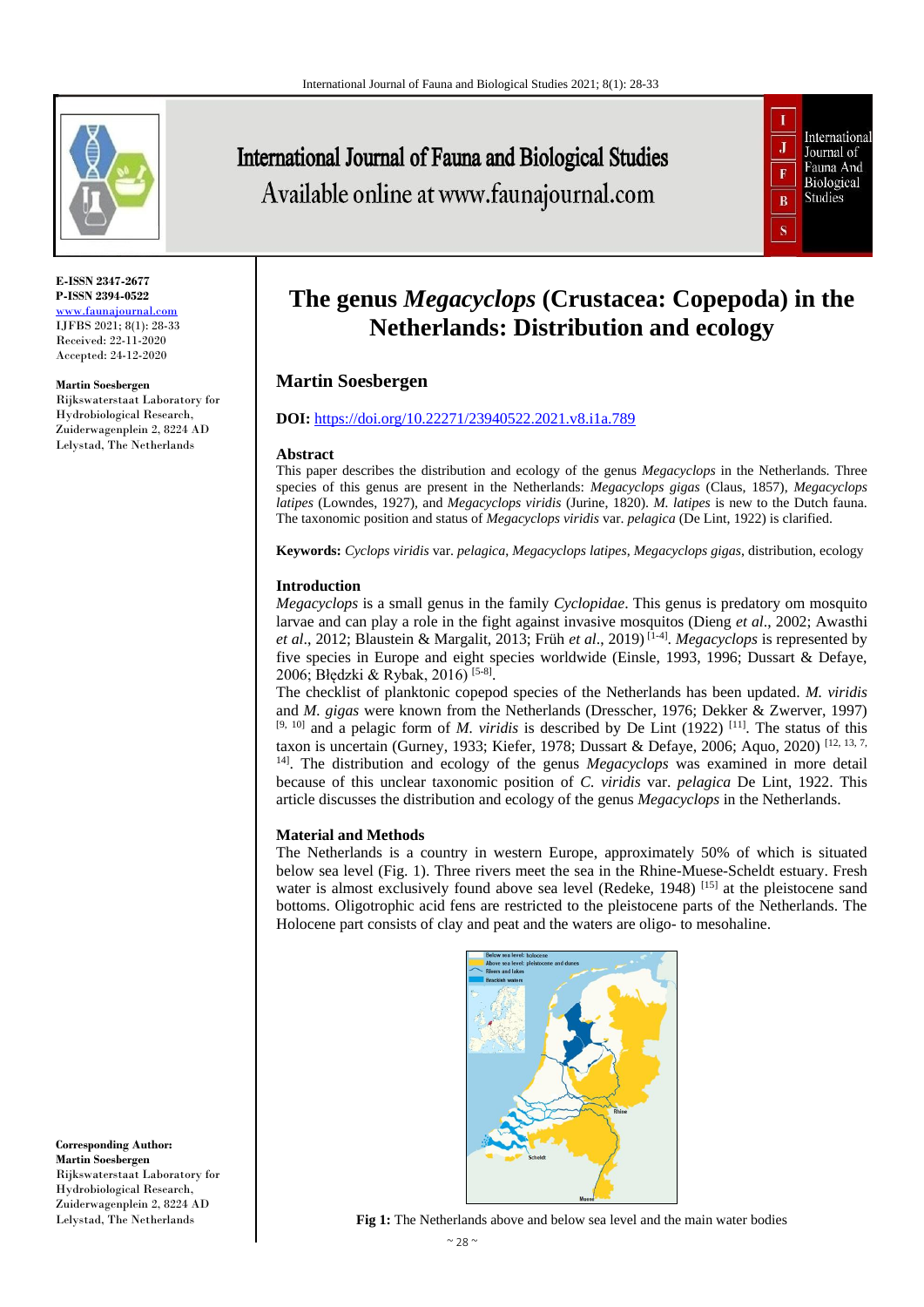A literature review and internet survey were conducted to update the checklists of the Dutch planktonic copepods (Mol, 1984) [16]. Samples from the author's collection were used to check for the recent presence of species in the Netherlands. Special attention was given to *Cyclops viridis* var*. pelagica* De Lint, 1922. The original description (De Lint, 1922)<sup>[11]</sup> and other publications in which this taxon is mentioned or discussed (Scourfield, 1903; Van Breemen, 1907; De Lint, 1922, 1924; Otto, 1927; Redeke, 1935, 1948) [17-22, 15] were consulted to clarify its position. Most of the literature under study is in Dutch and is made accessible in this article. The records from the literature are brought together with distribution maps and a diagram combining acidity and chlorinity.

## **Results**

The results of the literature search are given in this paper. The literature in which the species are mentioned and the samples in which the species were found are given below.

# *M. gigas* **(Claus, 1857)**

This species is mentioned in Van Breemen (1907) [15], De Lint (1924) [20], Redeke and De Vos (1932) [23], and Dresscher *et*   $al.$  (1952) <sup>[24]</sup>. It was not found in recent samples.

## *M. latipes* **(Lowndes, 1927)**

This species is probably described as *M. viridis* in Dresscher *et al*. (1952) [24] . *M. latipes* was found in sample MSO1246 from Drenthe in 2018 (Fig. 2-3).

## *M. viridis* **(Jurine, 1820)**

This species is mentioned Havinga (1920) [25], De Lint (1922, 1924) <sup>[11, 20]</sup>, Otto (1927) <sup>[21]</sup>, Vorstman (1939) <sup>[26]</sup>, Nadort 1943 [27], Redeke (1948) [15], De Vos (1949, 1954a, 1954b, 1960) [28-31], Wibout Isebree-Moens (1954) [32], Geelen and Davids (1962) <sup>[33]</sup>, Schroevers (1963) <sup>[34]</sup>, Creuzberg and Leentvaar (1969) <sup>[35]</sup>, Gysels (1972) <sup>[36]</sup>, Heip (1973) <sup>[37]</sup>, Hovius (1973) [38], Dresscher (1976) [9], Smit and Daan (1978) [39], Butter (1981)<sup>[40]</sup>, Gulati (1990)<sup>[41]</sup>, Dekker and Zwerver  $(1997)$ <sup>[10]</sup>, and Dekker *et al.* (1998)<sup>[42]</sup>. *M viridis* was found in samples taken in Vught (2009; MSO0002), Weerterbergen (2019; MSO1631), De Hoort (2020; 1640), and Lelystad (2020; MSO1675).

## *M. viridis* **var.** *pelagica* **(De Lint, 1922)**

This variety is described in De Lint (1922)  $[11]$  and mentioned in De Lint (1922, 1924) [19, 20], Otto (1927) [21], Redeke (1935, 1948) <sup>[22, 15]</sup>, Bijlmer (1938) <sup>[43]</sup>, and Vorstman (1939) <sup>[26]</sup>.

The distribution of *M. gigas* is given in Fig. 4. It is found along the coast in small ponds in the dunes, and all other records are from diluvial sandy soils. *M. latipes* is found only in the province of Drenthe (Fig. 5), in an area with undisturbed acid fens. *M. viridis* has its centre of distribution along the former Zuiderzee (now Lake IJ sselmeer) and in the western provinces (Fig. 6). It is almost completely absent from the diluvial sandy soils in the eastern and southern part of the country. *C. viridis* var. *pelagica* was found in lakes in the peaty meadow area in the west and north of the Netherlands and in ponds along the rivers (Fig. 7).



**Fig 2:** Habitus *Megacylops latipes* Ven A52, 4 January 2018 (Photo: Martin Soesbergen)



**Fig 3:** Furca of *Megacylops latipes* Ven A52, 4 January 2018 (Photo: Martin Soesbergen)



**Fig 4:** Distribution of *M. gigas*



**Fig 5:** Distribution of *M. latipes*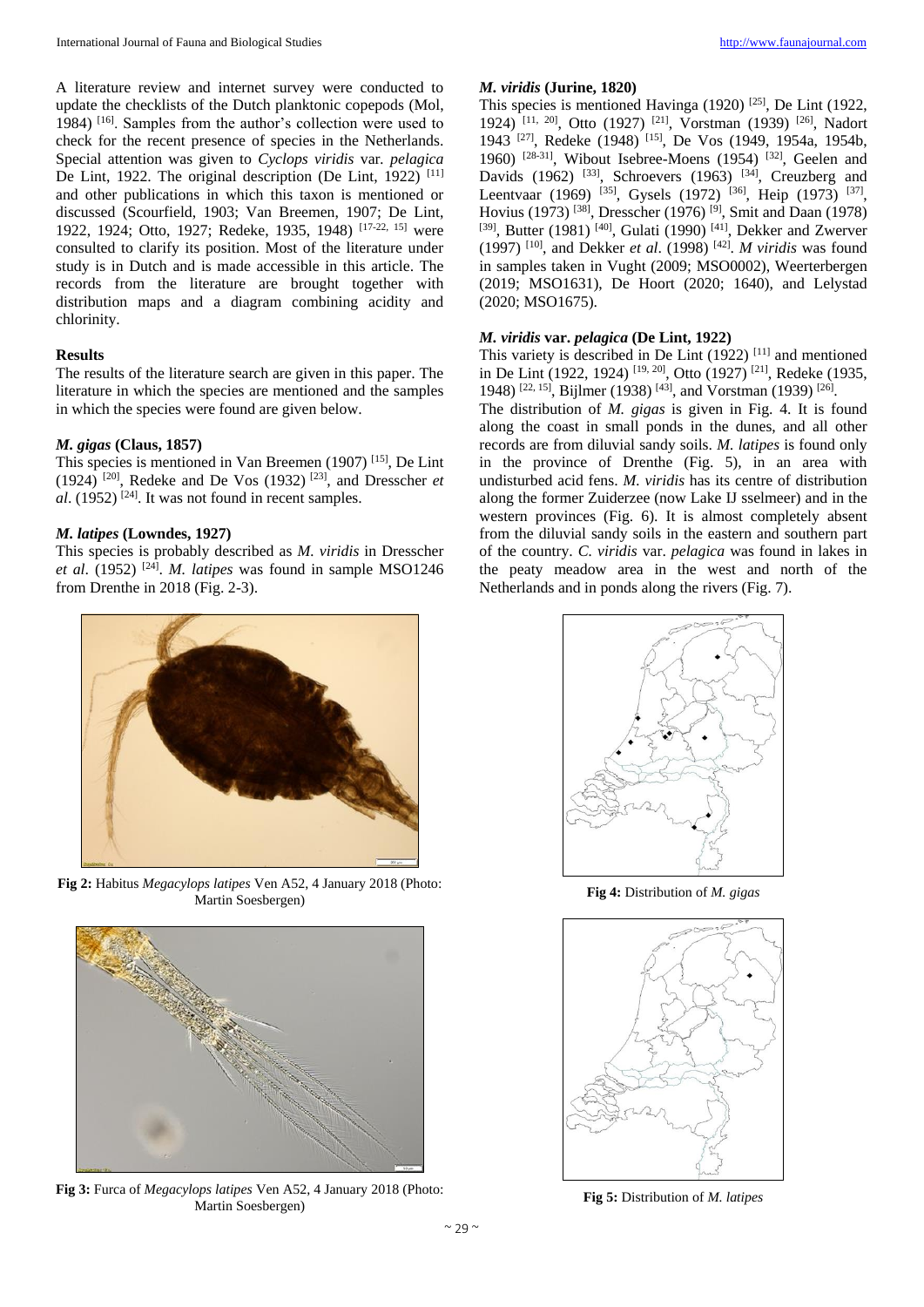

**Fig 6:** Distribution of *M. viridis*



**Fig 7:** Distribution of *C. viridis* var. *pelagica*

The measurements of acidity and chlorinity mentioned in the literature are merged in figure 8.



**Fig 8:** Records of *Megacyclops* according to acidity (pH) and chlorinity (Cl- ), red bullets *M. viridis*, orange bullets *M. gigas*, yellow bullet *M. latipes*, and white bullets '*M. viridis*' from Dresscher *et al*. (1952) [24]

#### **Ecology**

The records of *M. gigas* come from small fresh waters (Van Breemen, 1907)<sup>[18]</sup> and acid oligotrophic fens (Redeke & De Vos, 1932; Dresscher *et al*., 1952) [23, 24]. This species is present in winter and disappears before summer; and it is found between October and April (Van Breemen, 1907; Sars, 1913; De Lint, 1924) [18, 44, 20] . *M. gigas* was found in January 1931 in the Gerritsfles, a slightly acid fen with pH 6.5 and Cl-16.6 mg/l, together with the copepod *Diaptomus gracilis* and the cladocerans *Acantholeberis curvirostris* and *Coronatella rectangula* (Dresscher *et al.*, 1952)<sup>[24]</sup>. It is a species restricted to pleistocene sandy regions and the dunes where fresh waters are found. There are no recent records of this species in the Netherlands.

Abroad, it is found in small ponds (Sars, 1913; Gaviria, 1998) [44, 45], in the litoral of lakes (Einsle, 1993; Walseng *et al*.,  $2006$ ) <sup>[5, 46]</sup>, and at considerable depths in the profundal of lakes (Sars, 1913; Kiefer, 1978; Gaviria, 1998)<sup>[44, 13, 45]</sup>.

*M. latipes* is found in an oligotrophic fen in Drenthe in winter. It was found on 4 January 2018 in turbid water at pH 5.7, with electric conductivity of 38 μS/cm. The fen has a depth of one metre and 50% is covered with peat moss. *M. latipes* was found together with the cladocerans *Acantholeberis curvirostris*, *Acroperus neglectus*, *Chydorus ovalis,* and *Chydorus sphaericus*. The first three are species of oligotrophic waters and have a northern distribution in Europe.

Abroad, *M. latipes* is only found in small puddles and ditches (Gurney, 1933; Cole, 1959; Einsle, 1996) [12, 47, 6] and in the littoral of lakes. In the United States, it is believed to be a species of temporary waters (Cole, 1959; Marten *et al*., 2000; Bruno *et al.*, 2001) <sup>[47-49]</sup>. This species has a northern distribution and prefer cold water (Kiefer, 1939)<sup>[50]</sup>.

*M. viridis* prefers small ponds and ditches (Otto, 1927; Gurney, 1933; Creutzberg & Leentvaar, 1969; Gysels, 1972; Smit and Daan, 1997) <sup>[21, 12, 35, 36, 40]</sup> and is also found in the weedy margins of lakes (Havinga, 1920; De Vos, 1954; Stella, 1964; Gaviria, 1998) [25, 29, 51, 45] . *M. viridis* is found in ditches with species-rich submerged vegetation (Smit and Daan 1979) <sup>[40]</sup>. It is found on holocene clay and peat soils, where oligo- to mesohaline waters are found, but also in fresh waters along the rivers. It is found in eutrophic conditions (Schroevers, 1963; Gulati, 1990)  $[34, 42]$  and is absent in oligotrophic peatlands (Schroevers, 1963) [34]. It is present from February until October (Van Breemen, 1907; De Lint, 1924) [18, 20] . *M. viridis* is found together with *Eurytemora velox*, *Macrocyclops fuscus*, *Eucyclops serrulatus*, *E. speratus*, *Acanthocyclops robustus*, and *Macrocyclops albidus,* as well as the cladocerans *Simocephalus vetulis*, *Coronatella rectangula,* and *Pleuroxus truncatus*. These crustaceans are bound to vegetation. The records of *M. viridis* at pH 4 in an oligotrophic fen are questionable. It has been found in vegetation of *Sphagnum subsecundum* and *Eleocharis palustris,* together with the cladocerans *Acantholeberis curvirostris* and *Eubosmina obtusirostris* (Dresscher *et al*., 1952) [24] .

Abroad, *M. viridis* is also found in large lakes, where it inhabits the bottom, the profundal, at considerable depths of up to 300 meters (Monakov, 1958; Stella, 1964)<sup>[52.51]</sup>.

*M. viridis* is restricted to slightly alkaline to alkaline waters with low (70 mg/l) to high (3650 mg/l) chlorinity (Fig. 8). The few records of *M. gigas* and the one of *M. latipes* are from acid to slightly acid waters with very low (8-16 mg/l)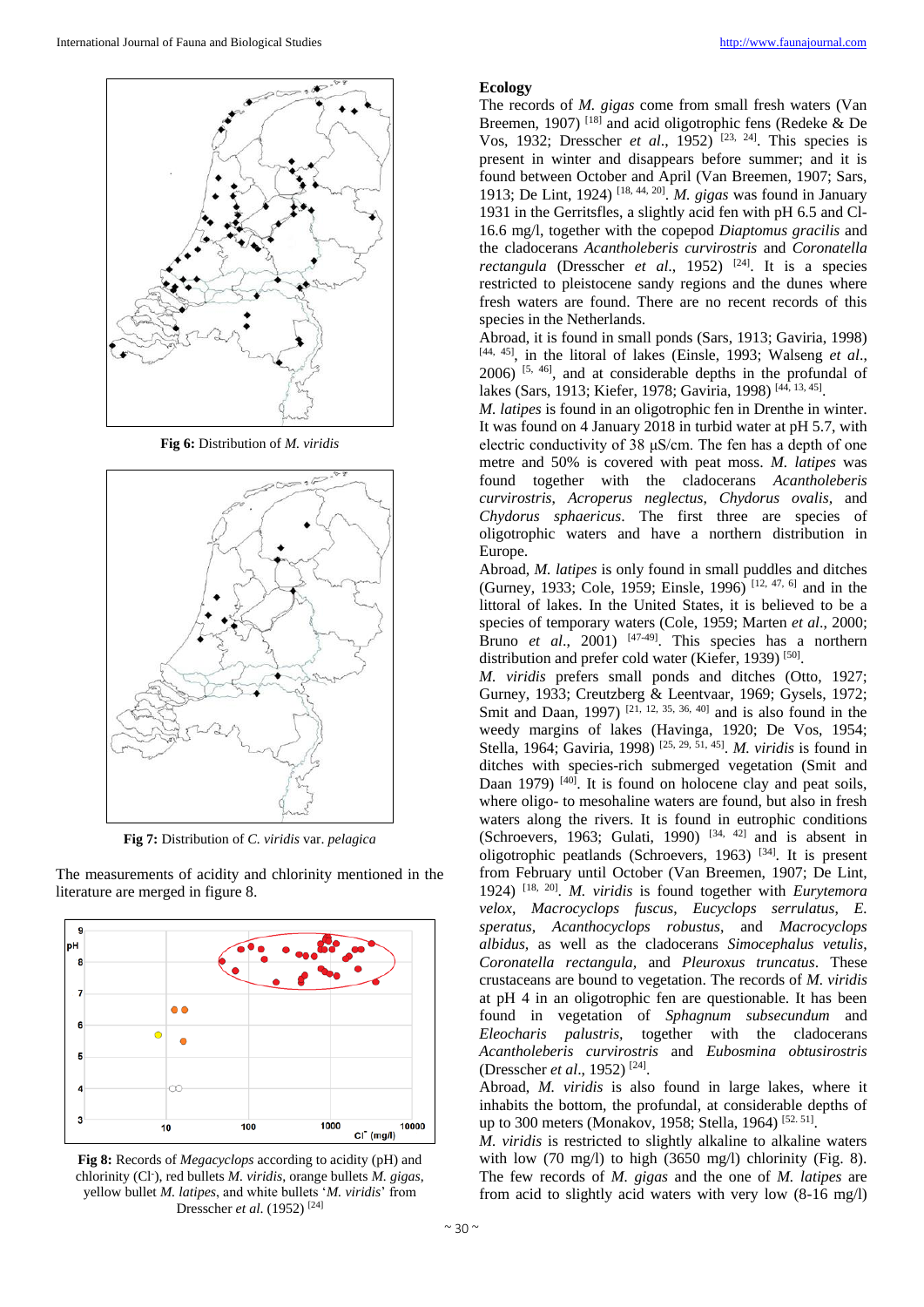chlorinity (Fig. 8). The Dutch records show a clear difference between the habitat preference of *M. viridis* and the records of the other two species in the Netherlands.

# **Discussion**

The observed preference of *M. viridis* for alkaline waters with higher conductivity (Fig. 8) is in concordance with the findings of Fryer  $(1993)$ <sup>[53]</sup> in Yorkshire and of Walseng (2016) [54] in Norway. In Norway, *M. viridis* is more common in the south and prefers waters with conductivity above 700 μS/cm (Walseng, 2016)<sup>[54]</sup>. *M viridis* was found primarily in alkaline waters in Yorkshire (Fryer, 1993)  $[53]$ . The range of pH is wider in Yorkshire and Norway (4.5-10.2) than in the Netherlands, but *M. viridis* was never found at a pH lower than 4.5 in Norway (Walseng), 2016)  $[54]$  and only three times – out of 124 – at lower than 6.0 in Yorkshire (Fryer, 1993) [53]. The only record of *M. gigas* in England is from Wicken Fen (Harding & Smith, 1974)<sup>[55]</sup>. *M. gigas* is a common species in Norway. It is found over a broad range of pH and conductivity, but not below pH 4.5. Some Dutch records of '*M. viridis*' at pH 4.0 are lower than observed for both *M. viridis* and *M. gigas* and these are probably records of *M. latipes*. This species was not accepted as valid in 1952.

De Lint describes *Cyclops viridis* var. *pelagica* as a small pelagic taxon, being absent from diluvial sandy soils in the Netherlands (De Lint, 1922a, 1922b, 1924) [11, 19, 20]. It is found in the warmer season and is absent from November until April (De Lint, 1924)  $[20]$ . The description (translated from the German) is as follows:

'The size is small. The length of adult females of the variety found by me is between 1.2 and 1.7 mm. The inside of the furcal rami is bold or very minimally occupied with hairs. It is a planktonic species. That is why I call it *Cyclops viridis* var. *pelagica*. It is very common and most abundant in summer. Some animals from De Poel near Amstelveen and Alkmaardermeer have cuticular pits.'

De Lint (1922, 1924)  $[11, 20]$  refers in her text to Scourfield  $(1903)$ <sup>[17]</sup>, who mentions a pelagic taxon without hairs on the furcal rami. Van Breemen  $(1907)$  [18] thought he had found the taxon seen by Scourfield in the river Spaarne. Gurney (1933) [12] states, 'De Lint has recorded a *C. v.* var. *pelagica* as common in Dutch plankton; but there is reason to believe that this is really *C. vemalis americanus'*. Gurney did not substantiate this claim. The Dutch checklist refers to it as *Acanthocyclops viridis pelagica* and thus as part of *Megacyclops viridis*; and later, Kiefer (1978)<sup>[13]</sup> and Dussart and Defaye  $(2006)$  <sup>[7]</sup> treat it as synonymous with *Megacyclops gigas*. Thus, there are at least three possible names for this taxon. The bold furcal rami are a good reason why this taxon does not belong to the genus *Megacyclops*. *M. gigas* is a species 2.0 to 3.5 mm in length (Einsle, 1996)  $[6]$ and the size and hairy inner margin of the furcal rami rule out *M. gigas*. It is not *M. viridis* because De Lint described it as 'variety', and *M. viridis* is not a pelagic species (De Lint, 1922; Otto, Gurney, 1933; De Vos, 1954; Monakov, 1958; Stella, 1964; Harding & Smith, 1974; Dekker *et al*., 1998; Walseng *et al.*, 2006) <sup>[11, 12, 29, 52, 51, 55, 44, 46] and has a hairy</sup> inner margin of the furcal rami (Einsle, 1993 and 1996)  $[5, 6]$ . An overlooked remark on *Cyclops viridis* var. *pelagica* comes from Redeke (1948) <sup>[15]</sup>. He writes (translated), 'Further investigation has shown this taxon to be *Cyclops vernalis americanus* Marsh' (Redeke, 1948) [15], thereby confirming the assumption of Gurney (1933) [12] . *Cyclops vernalis*  *americanus* Marsh is now considered to be a valid species *Acanthocyclops americanus* Marsh, 1893 (Karanovic & Bláha, 2019)<sup>[56]</sup>.

The animals with cuticular pit markings should be regarded as another taxon, because *C. vernalis americanus* has no pit markings (Harding  $\&$  Smith, 1974)<sup>[55]</sup>. Cuticular markings are good properties by which to distinguish the species pairs *A. robustus*/*A. americanus* without pits on the genital segment and *A. vernalis*/*A. europensis* with pits (Karanovik & Bláha, 2019) [56] . *A. vernalis* is not found in lakes or open water (Harding & Smith, 1974; Fryer, 1985; Walseng *et al*., 2006)  $[55, 57, 46]$ , and does not contribute to the species richness of the pelagic in lakes (Walseng *et al*., 2006) [46]. The Dutch animals with cuticular pit markings (De Lint, 1922)  $[11]$  might belong to *Acanthocyclops europensis* Karanovik & Bláha, 2019.

# **Conclusion**

Three species of *Megacyclops* are present in the Netherlands: *M. gigas*, *M. latipes,* and *M. viridis*. While there are no records of *M. gigas* after 1952, *M. latipes* is new to the Dutch fauna and *M. viridis* is a common species in the Netherlands.

*M. viridis* prefers eutrophic, slightly alkaline waters and it is present in fresh, oligo- and mesohaline inland waters. *M. viridis* is found in all kinds of water, including the littoral of the large lakes and small vegetated ditches. *M. gigas* and *M. latipes* are found in small oligotrophic fresh waters, especially in acid fens.

*Cyclops viridis* var. *pelagica,* as described by De Lint (1922), is not a member of the genus *Megacyclops* but is *Acanthocyclops americanus* Marsh, 1893. The Dutch pelagic animals with cuticular pit markings mentioned by De Lint (1922) [11] might belong to *Acanthocyclops europensis* Karanovik & Bláha, 2019.

# **References**

- 1. Dieng H, Boots M, Tuno N, Tsuda Y, Takagi M. A laboratory and field evaluation of *Macrocyclops distinctus, Megacyclops viridis* and *Mesocyclops pehpeiensis* as control agents of the dengue vector *Aedes albopictus* in a peridomestic area in Nagasaki, Japan. Medical and Veterinary Entomology 2002;16(3):285- 291.
- 2. Awasthi AK, Wu CH, Tsai KH, King CC, Hwang JS. How does the ambush predatory copepod *Megacyclops formosanus* (Harada, 1931) capture mosquito larvae of *Aedes aegypti*? Zoological Studies 2012;51(7):927-936.
- 3. Blaustein L, Margalit J. Differential vulnerability among mosquito species to predation by the cyclopoid copepod, *Acanthocyclops viridis.* Israel Journal of Zoology 2013;40(1):55-60.
- 4. Früh L, Kampen H, Schaub G, Werner D. Predation on the invasive mosquito *Aedes japonicus* (Diptera: Culicidae) by native copepod species in Germany. Journal of Vector Ecology 2019;44(2):241-247.
- 5. Einsle U. Crustacea Copepoda Calanoida und Cyclopoida. - Süβwasserfauna von Mitteleuropa 1993;8/4-1:1-209.
- 6. Einsle U. Copepoda: Cyclopoida genera *Cyclops*, *Megacyclops*, *Acanthocyclops*. - Guides to the Identification of the Micro invertebrates of the Continental Waters of the World 1996;10:1-83.
- 7. Dussart B, Defaye D. World directory of Crustacea Copepoda of inland waters II Cyclopiformes. Backhuys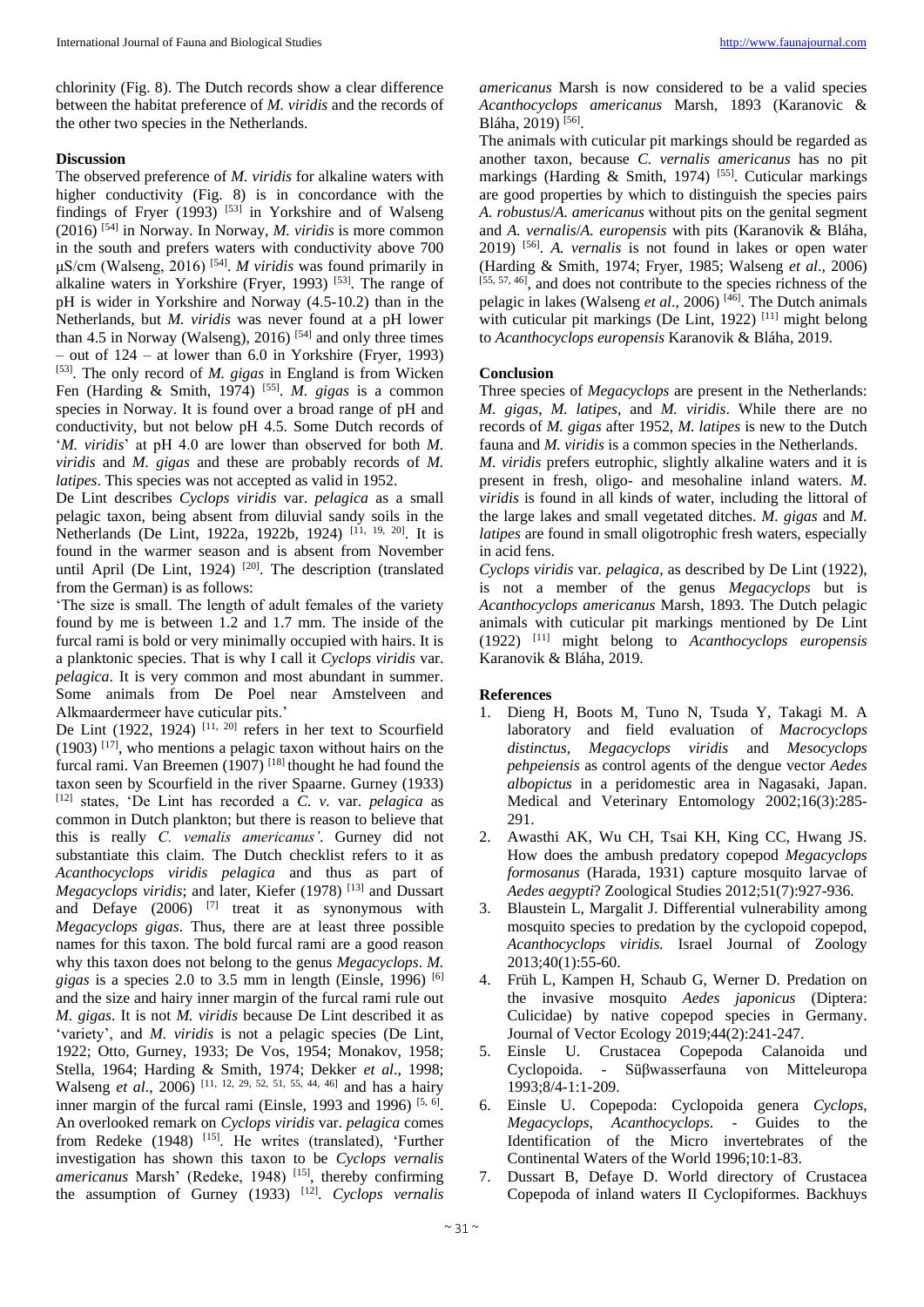Publishers, Leiden 2006, 1-354.

- 8. Błędzki LA, Rybak JI. Freshwater crustacean zooplankton of Europe. - Springer International Publishing 2016, 1-918.
- 9. Dresscher TNG. Index van de namen en vindplaatsen die betrekking hebben op in Nederlandse wateren aangetroffen algen en enige groepen micro-organismen. North-Holland Publishing Company, Amsterdam 1976, 1-808.
- 10. Dekker P, Zwerver S. Copepoden van het open water handleiding bij de cursusdag. Koeman & Bijkerk, Haren 1997, 1-52.
- 11. De Lint G. Untersuchungen über Plankton-Copepoden in Niederländischen Gewässern. Internationale Revue der Gesamten Hydrobiologie 1922;10:76-90.
- 12. Gurney R. British fresh-water Copepoda volume III. Dulau & Co Ltd., London 1933, 1-384.
- 13. Kiefer F. Freilebende Copepoda. Das Zooplankton der Binnengewässer 1978;26(2):1-380.
- 14. Aquo. Taxa Waterbeheer Nederland TWN-lijst. https://www.aquo.nl/tools/twn-lijst. 27 December 2020.
- 15. Redeke HC. Hydrobiologie van Nederland de zoete wateren. Backhuys & Meesters, Amsterdam 1948, 1-580.
- 16. Mol AWM. Limnofauna Neerlandica een lijst van meercellige ongewervelde dieren aangetroffen in binnenwateren van Nederland. Nieuwsbrief European Invertebrate Survey - Nederland 1984;15:1-124.
- 17. Scourfield DJ. Synopsis of the known species of the British fresh-water Entomostraca part II Copepoda. Journal of the Quekett Microscopical Club 1903;8:531- 544.
- 18. Van Breemen PJ. Vrijlevende zoetwater-copepoden. Fauna van Nederland 1907;2:-66.
- 19. De Lint G. Cladoceren en copepoden. In: Redeke, HC. (red.) Flora en fauna der Zuiderzee monografie van een brakwatergebied. De Boer, Den Helder 1922, 289-310.
- 20. De Lint GM. De copepoden, cladoceren en ostracoden van het zoete en brakke water van Nederland en haar beteekenis als vischvoedsel. RIVON, Ijmuiden 1924, 255-281.
- 21. Otto JP. Een oecologische studie van de Kagerplassen en omgevende wateren. Proefschrift, Universiteit van Leiden 1927, 1-70.
- 22. Redeke HC. Synopsis van het Nederlandsche zoet- en brakwater-plankton. Publicatie Hydrobiologische Club 1935;2:1-104.
- 23. Redeke HC, APC. de Vos Beiträge zur Kenntnis der fauna niederländischer oligotropher Gewässer. Internationale Revue der gesamten Hydrobiologie und Hydrographie 1932;28:1-45.
- 24. Dresscher TNG, De Graaf F, De Groot AA, Heimans J, Van Heusden GPH, Koster JT *et al*. De Gerritsfles bij Kootwijk. Hydrobiologische Vereniging Publicatie 1952;4:1-22.
- 25. Havinga B. Studiën over flora en fauna van het Zuidlaarder Meer. Nederlands Kruidkundig Archief 1920;29:9-316.
- 26. Vorstman AG. Een overzicht over 't plankton van het Kinselmeer, gedurende het jaar 1938-1939. Verhandelingen van de Hydrobiologische Club Amsterdam 1939;2:12-15.
- 27. Nadort W. Amsterdam's planktoncrustacea in het jaar 1941. De Levende Natuur 1943;48(4):45-51.
- 28. De Vos APC. Enige hydrobiologische waarnemingen op Vlieland. Bijdragen tot de Dierkunde 1949;28:540-542.
- 29. De Vos APC. De litorale fauna van het IJsselmeer. In: De Beaufort (red.) Veranderingen in de flora en fauna van de Zuiderzee (Thans IJsselmeer) na de afsluiting in 1932. De Boer, Den Helder 1954, 268-276.
- 30. De Vos APC. Over de oever- en bodemfauna der binnendijkse kolken langs het IJsselmeer. In: De Beaufort (red.) Veranderingen in de flora en fauna van de Zuiderzee (Thans IJsselmeer) na de afsluiting in 1932. De Boer, Den Helder 1954, 270-282.
- 31. De Vos APC. Crustacea, vermes en insecta verzameld en gedetermineerd. Publicatie van de Hydrobiologische Vereniging Amsterdam 1960;5:79-83.
- 32. Wibout Isebree-Moens NL. Plankton. In: De Beaufort (red.) Veranderingen in de flora en fauna van de Zuiderzee (Thans IJsselmeer) na de afsluiting in 1932. De Boer, Den Helder 1954, 90-140.
- 33. Geelen JFM, Davids C. Microfauna van enkele wateren in de Ooypolder. Mededelingen van de Hydrobiologische Vereniging 1992;6:89-99.
- 34. Schroevers P. Rapport betreffende de micro-organismen en micro-coenosen van Maria- en Helenapeel. RIVON, Bilthoven 1963, 1-23.
- 35. Creuzberg F, Leentvaar P. Over het voorkomen van copepoden en cladoceren in de Molenpolder 1951-1952. Rivon Verhandelingen 1969;7:61-80.
- 36. Gysels H. Over de invloed van enkele fysico-chemische faktoren op de faunistische rijkdom van de Noordoost-Vlaamse kreken. Aquatic Ecology 1972;6(4):172-195.
- 37. Heip C. Een populatie-dynamische studie over de benthale Ostracoda en Copepoda van een brakwaterhabitat. Proefschrift, Rijksuniversiteit Gent 1973, 1-429.
- 38. Hovius KE. Planktononderzoek D.M.V. in bakken ingesloten koelwater bij de centrale Harculo. KEMA, Arnhem 1973, 1-24.
- 39. Smit H, Daan R. Een hydrobiologisch onderzoek van de oppervlaktewateren van Voorne-Putten. Openbaar Lichaam Rijnmond 1979, 1-49.
- 40. Butter ME. Estimation of zooplankton populations in Lake Maarsseveen I: problems, proceedures and results. Hydrobiological Bulletin 1981;15(1-2):51-59.
- 41. Gulati R. Zooplankton structure in the Loosdrecht lakes in relation to trophic status and recent restoration measures. Hydrobiologia 1990;191:173-188.
- 42. Dekker P, Dijkers C, Mulder J, Hoyer M, Geene R, Tempelman D *et al*. Hydrobiologisch onderzoek in boezemwateren van Noord-Holland 1998. AquaSense Amsterdam 1999, 1-8.
- 43. Bijlmer L. Amsterdam´s planktoncrustaceeën. De Levende Natuur 1938;43:87-94.
- 44. Sars GO. An account of the Crustacea of Norway with short descriptions and figures of all the species vol. VI parts I & II Oithonidae, Cyclopinidae, Cyclopidae (part). Museum of Bergen 1913, 1-225.
- 45. Gaviria S. Checklist and distribution of the free-living copepods (Arthropoda: Crustacea) from Austria. Annalen des Naturhistorischen Museums in Wien 1998;100:539- 594.
- 46. Walseng B, Hessen DO, Halvorsen G, Schartau AK. Major contribution from littoral crustaceans to zooplankton species richness in lakes. Limnology and